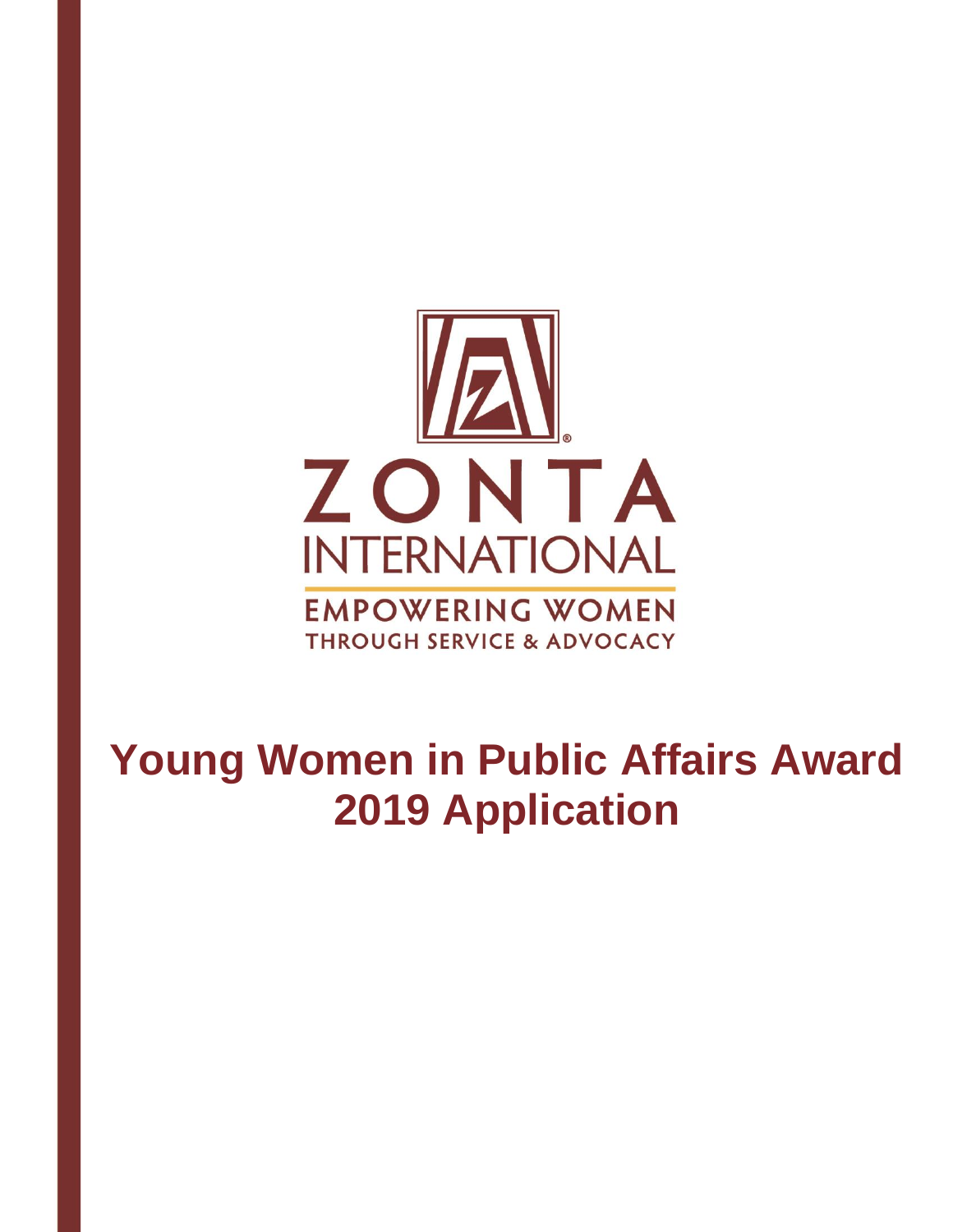### **Young Women in Public Affairs Award A Zonta International Program, Funded by the Zonta International Foundation**

#### **General Information**

The goal of the Zonta International Young Women in Public Affairs (YWPA) Award Program is to encourage young women to participate in public affairs by recognizing a commitment to the volunteer sector, evidence of volunteer leadership achievements and a dedication to empowering women worldwide through service and advocacy.

In order for more women to be represented in key decision making positions worldwide, we must encourage young women to pursue careers or seek leadership positions in public policy making, government and volunteer organizations and further their education with these aims in view.

'Public affairs' refers to all aspects of community life where decisions have to be made about issues which relate to and affect those communities in which people work and live.

#### **The Awards**

Zonta clubs usually provide awards for club recipients**.** District/region recipients receive US\$1,500. Ten international recipients are selected from the district/region recipients to receive additional awards of US\$4,000 each. District/region and international awards are funded by the Zonta International Foundation.

#### **Who is Eligible?**

Women, aged 16-19 on 1<sup>st</sup> April each year, living in a Zonta district/region, or who are citizens of a Zonta country, who demonstrate evidence of the following, are eligible to apply. Note that applicants from geographic areas within a Zonta district/region where no clubs are located will be eligible for the district/region and international awards. Z and Golden Z club members are also eligible to apply. Classified members and employees of Zonta International and Zonta International Foundation, and their family members, are not eligible to apply for the Awards. Previous International YWPA Award recipients are not eligible to apply.

- $\Box$  Active commitment to volunteerism.
- **Experience in local government, student government, or workplace leadership (paid or unpaid).**
- □ Volunteer leadership achievements.
- **EXECUTE:** Knowledge of Zonta International and its programs.
- □ Support for Zonta International's mission of empowering women worldwide through service and advocacy.

#### **Application Requirements**

- □ Completion of the official application (may be downloaded from the Zonta International website, [www.zonta.org\)](http://www.zonta.org/).
- $\Box$  Verification of current enrollment by school/institute official (if applicable), or
- $\Box$  Letter from employer stating employment (if applicable).
- $\Box$  Two confidential recommendations from adults, not related to the applicant, such as teachers, school officials/employee supervisors or community leaders.

Supporting documentation not requested will not be considered. All applications and supporting information become the property of Zonta International. Zonta International has final authority over any aspect of the Awards.

#### **Application process**

The application process must start with a Zonta club. All application materials must be received at a Zonta club by the printed deadline. If you downloaded the application, you must contact a Zonta club for deadline information. Please locate the Zonta club nearest you using the [Club Locator](http://www.zonta.org/site/FrameSet?style=User&url=../cgi-bin/club_search.cgi) at [www.zonta.org,](http://www.zonta.org/) or e-mail your name and contact information to the International Young Women in Public Affairs Award Committee Chairman at [ywpachairman@zonta.org.](mailto:ywpacoordinator@zonta.org)

Zonta clubs each select one application to send to the Zonta governor/region representative. A district/region evaluating committee reviews the applications and selects one applicant per district/region to submit to Zonta International Headquarters. The Zonta International YWPA Committee recommends 10 international recipients from the district/region applications to the Zonta International Board. After approval by the Zonta International Board, the Zonta International Foundation provides awards and certificates to the district/region and international recipients.

#### **Timetable**

| <b>Club</b> recipients selected and applications received by governor/region representativeby 1 April     |  |
|-----------------------------------------------------------------------------------------------------------|--|
| District/region recipients selected and applications received by Zonta International Headquartersby 1 May |  |
|                                                                                                           |  |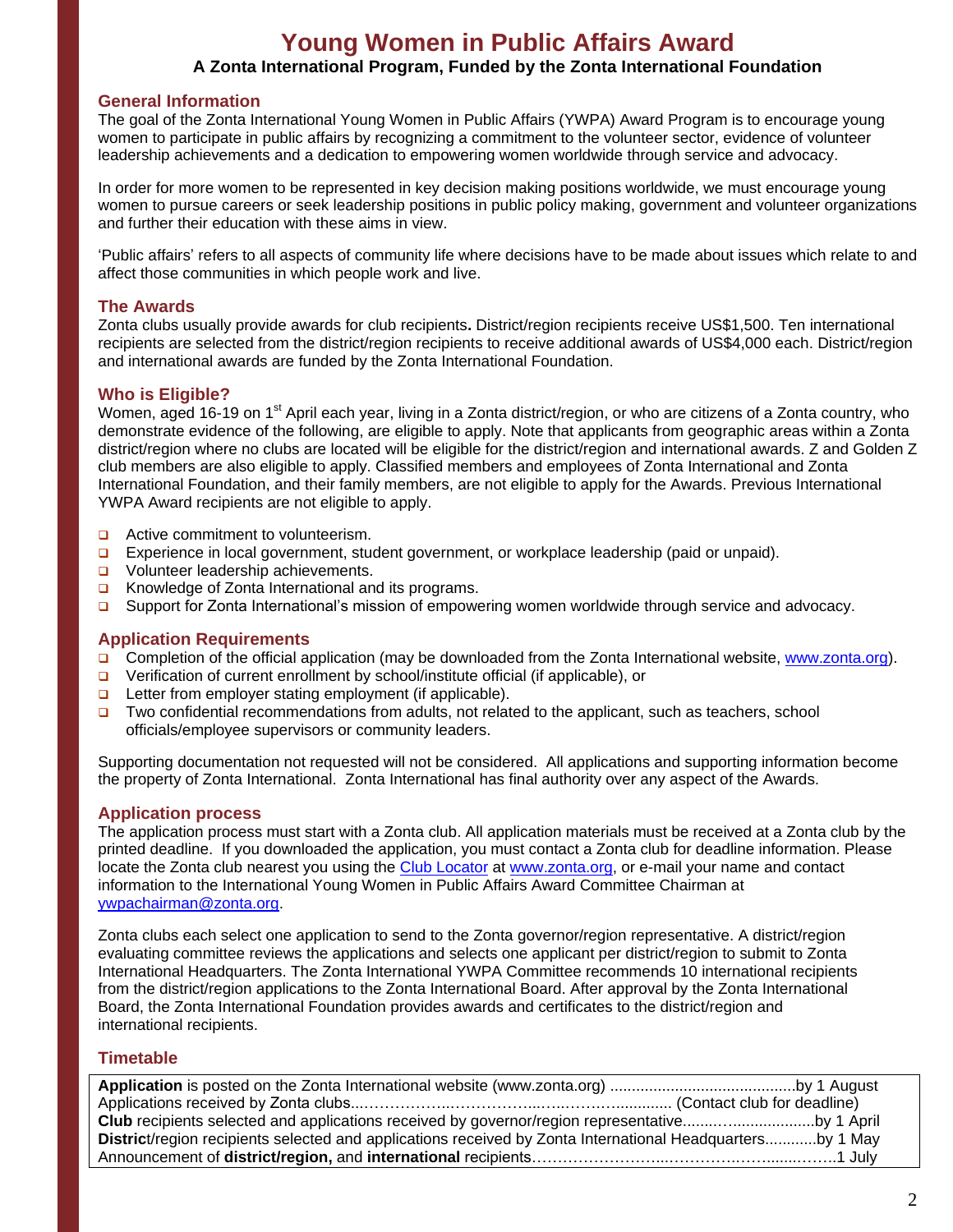## **Application for Young Women in Public Affairs Award**

| Send applications and direct questions to:                                           |                                                                                                                                                                                                                                                                                                                                       |                       |               |                                                                                                                       |
|--------------------------------------------------------------------------------------|---------------------------------------------------------------------------------------------------------------------------------------------------------------------------------------------------------------------------------------------------------------------------------------------------------------------------------------|-----------------------|---------------|-----------------------------------------------------------------------------------------------------------------------|
| Zonta Club of:<br>$C/O$ :<br>Address:<br>City/State:<br>Telephone:<br>Email Address: | <u> 1989 - Johann Stein, marwolaethau a bhann an t-Amhain ann an t-Amhain an t-Amhain an t-Amhain an t-Amhain an </u><br><u> 1989 - Johann Stoff, Amerikaansk politiker (* 1908)</u><br>Province/Country:<br><u> 1989 - Johann Barn, amerikansk politiker (d. 1989)</u><br><u> 1989 - Johann Stoff, amerikansk politiker (* 1908)</u> |                       |               |                                                                                                                       |
| Name:                                                                                |                                                                                                                                                                                                                                                                                                                                       |                       |               |                                                                                                                       |
|                                                                                      | Last (Family)                                                                                                                                                                                                                                                                                                                         |                       | First (Given) | Middle                                                                                                                |
|                                                                                      |                                                                                                                                                                                                                                                                                                                                       |                       |               |                                                                                                                       |
|                                                                                      |                                                                                                                                                                                                                                                                                                                                       |                       |               |                                                                                                                       |
|                                                                                      |                                                                                                                                                                                                                                                                                                                                       |                       |               |                                                                                                                       |
|                                                                                      | date/month/year                                                                                                                                                                                                                                                                                                                       | (city/country)        |               |                                                                                                                       |
|                                                                                      | Name and Address of School/Institute currently attending (if applicable):                                                                                                                                                                                                                                                             |                       |               |                                                                                                                       |
|                                                                                      | Name and Address of Employer (if applicable): [19] Decree and Address of Employer (if applicable):                                                                                                                                                                                                                                    |                       |               |                                                                                                                       |
|                                                                                      |                                                                                                                                                                                                                                                                                                                                       |                       |               |                                                                                                                       |
|                                                                                      |                                                                                                                                                                                                                                                                                                                                       | <b>PERSONAL GOALS</b> |               |                                                                                                                       |
|                                                                                      | plan to be active in volunteer or community organizations. (150 words) Please provide the word count at the end of                                                                                                                                                                                                                    |                       |               | Please describe in short your anticipated course of study and current career interests, including whether and how you |

your answer.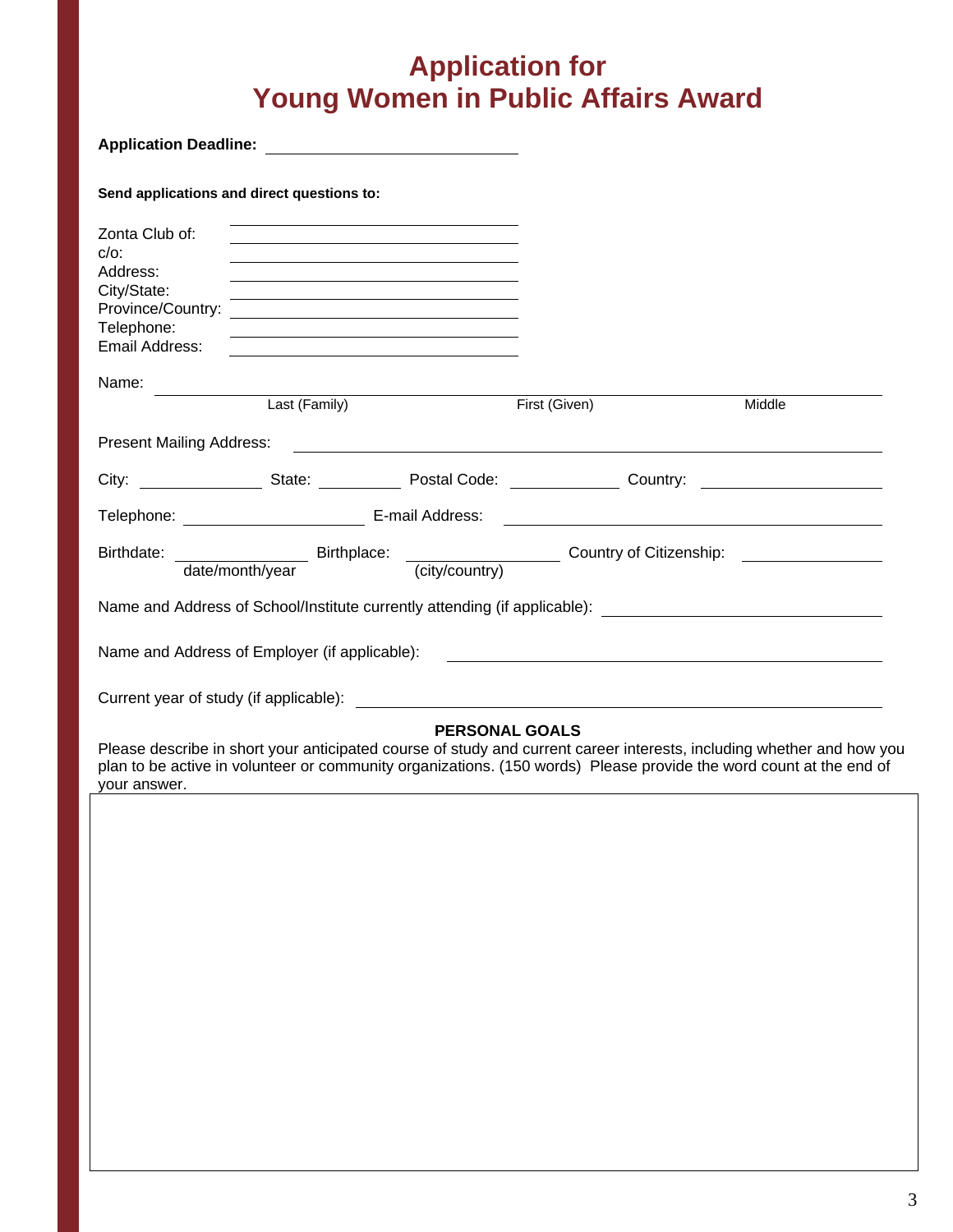**Please answer all questions below, noting the word limit for each.** Preference will be given to those applicants who observe the word restrictions. **In evaluating applications all questions are rated in equal value.**

#### **Question**

**1. Activities related to your school/workplace.** Please include (a) your leadership experience, and (b) what you find most rewarding or valuable about your participation in these activities (no more than *200 words*). Please provide the word count at the end of your answer.

**2. Activities not related to your school/workplace.** Describe the activities in which you participate as a volunteer that benefit other causes and any leadership roles you have had in those activities.

Please include with these activities a description of any experience in local government, international, or other projects *(*no more than *200 words*). Please provide the word count at the end of your answer.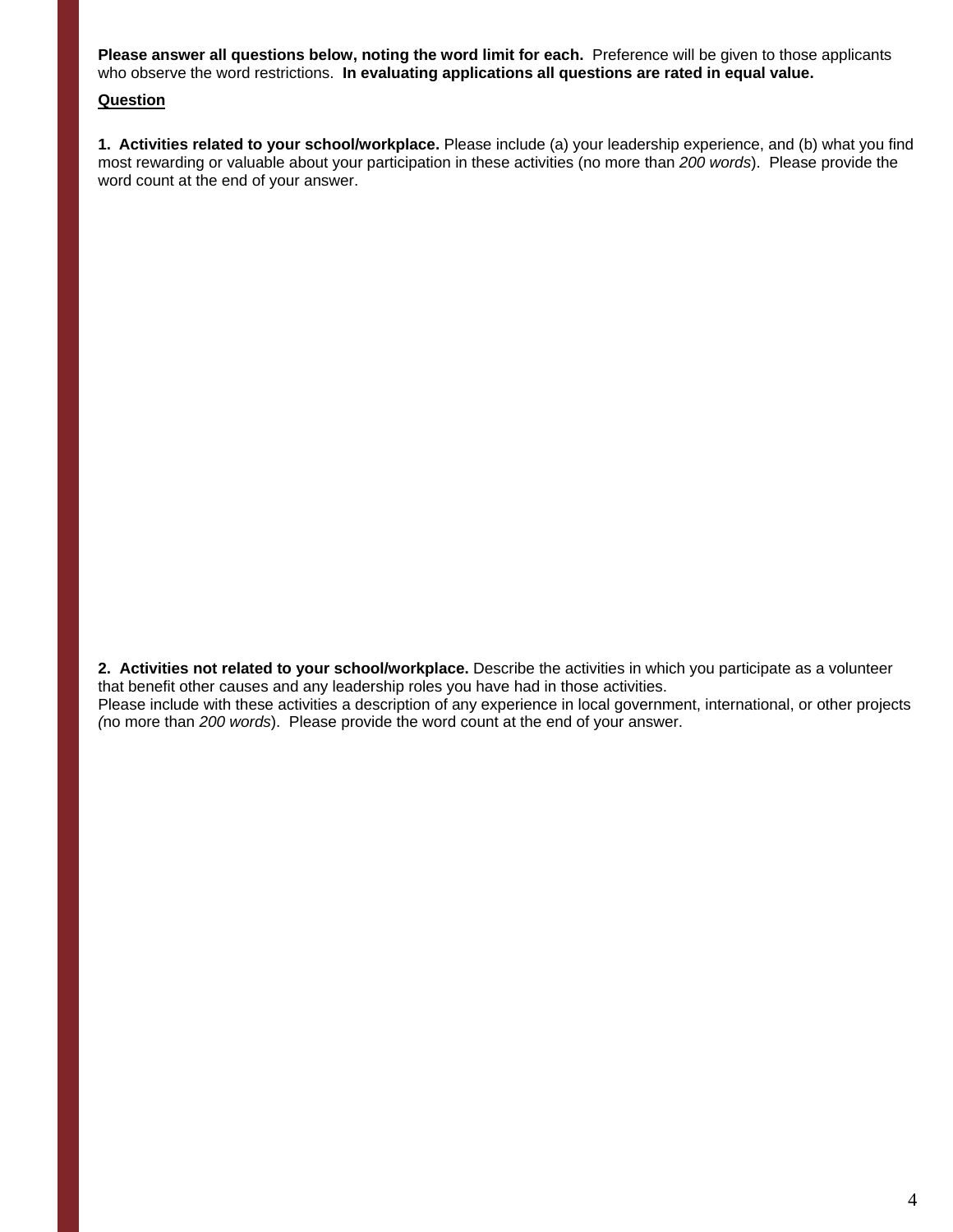#### **3. International Awareness**

Describe the activities you participate in which increase your experience, knowledge and understanding of other countries and their different customs *(*no more than *150 words*). Please provide the word count at the end of your answer.

#### **4. Status of Women in your Country**

Describe your experience in empowering women through service and advocacy. Are there any issues which hinder women's empowerment in your country? Describe your ideas for resolving them (no more than 300 words). Please provide the word count at the end of your answer.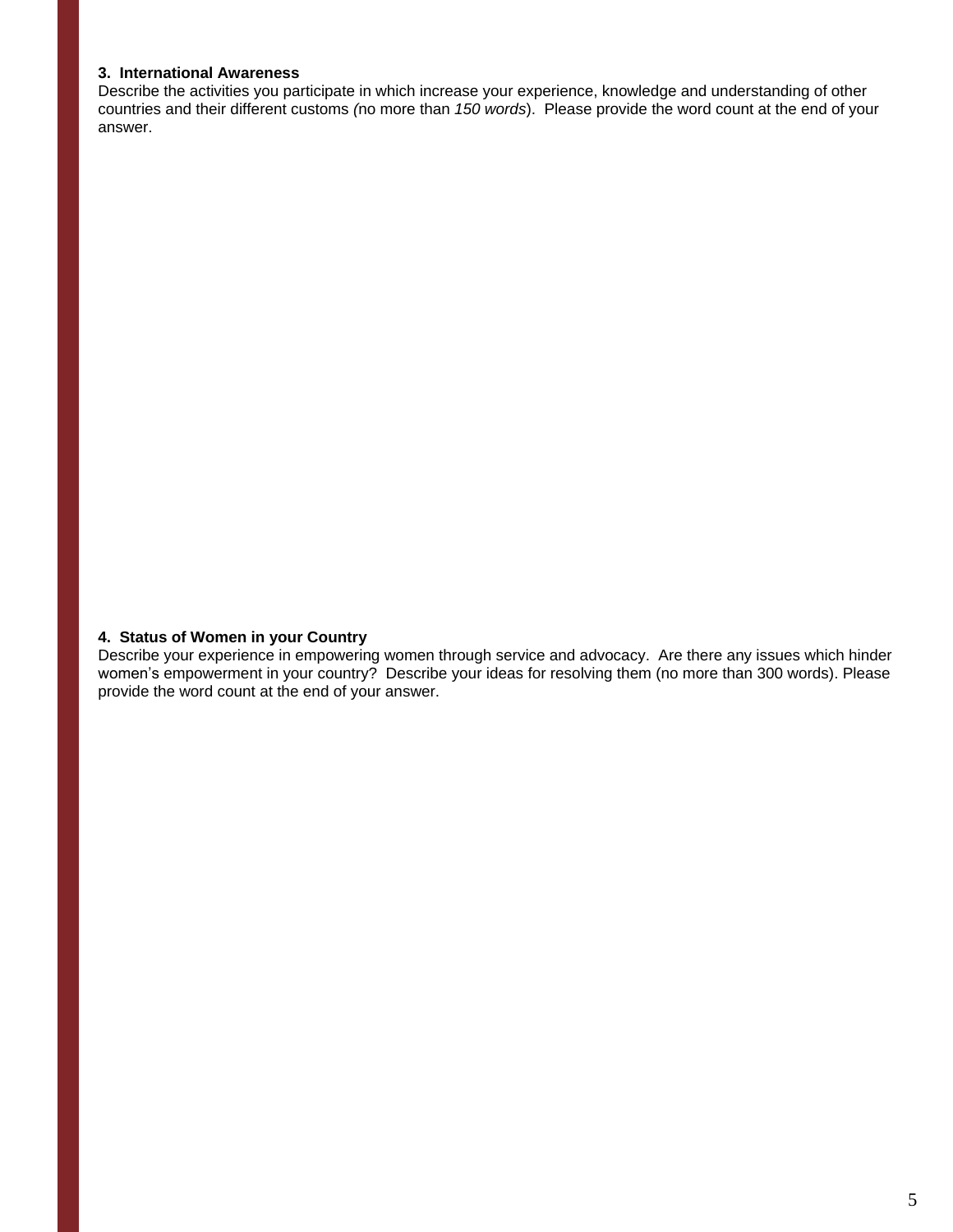#### **DECLARATION BY APPLICANT**

I certify that all of the information contained in my application form is accurate to the best of my knowledge and that **I did not receive assistance in completing the essay portions of this application other than for translation into English if required for advancing to the district and international level**. I confirm that I am not a family member of a classified member and/or employee of Zonta International. I understand that, at the option of the Zonta club sponsoring the competition, I may be interviewed as a candidate for the Young Women in Public Affairs Award. I consent to the electronic or hard copy publication by Zonta International of material in my application.

Date Signature (Insert image of your signature or print, sign and scan this page)

#### **DATA PROTECTION**

Zonta International and Zonta International Foundation take the security of your data seriously. We will never sell, trade or rent your personal information provided in this application to third parties. By submitting this application you agree to the use of your data in accordance with the *Privacy Policy and Publicity Authorization Form* contained in the application documents (see page 9 of the application).

#### **Checklist to be completed by applicant:**

□ Verification of current enrollment by school/institute official (if applicable), or

Letter from employer stating employment (if applicable)

 $\Box$  Completed application materials, typed in English

 $\Box$  Two confidential recommendation letters with signatures

Applicant's signature (required)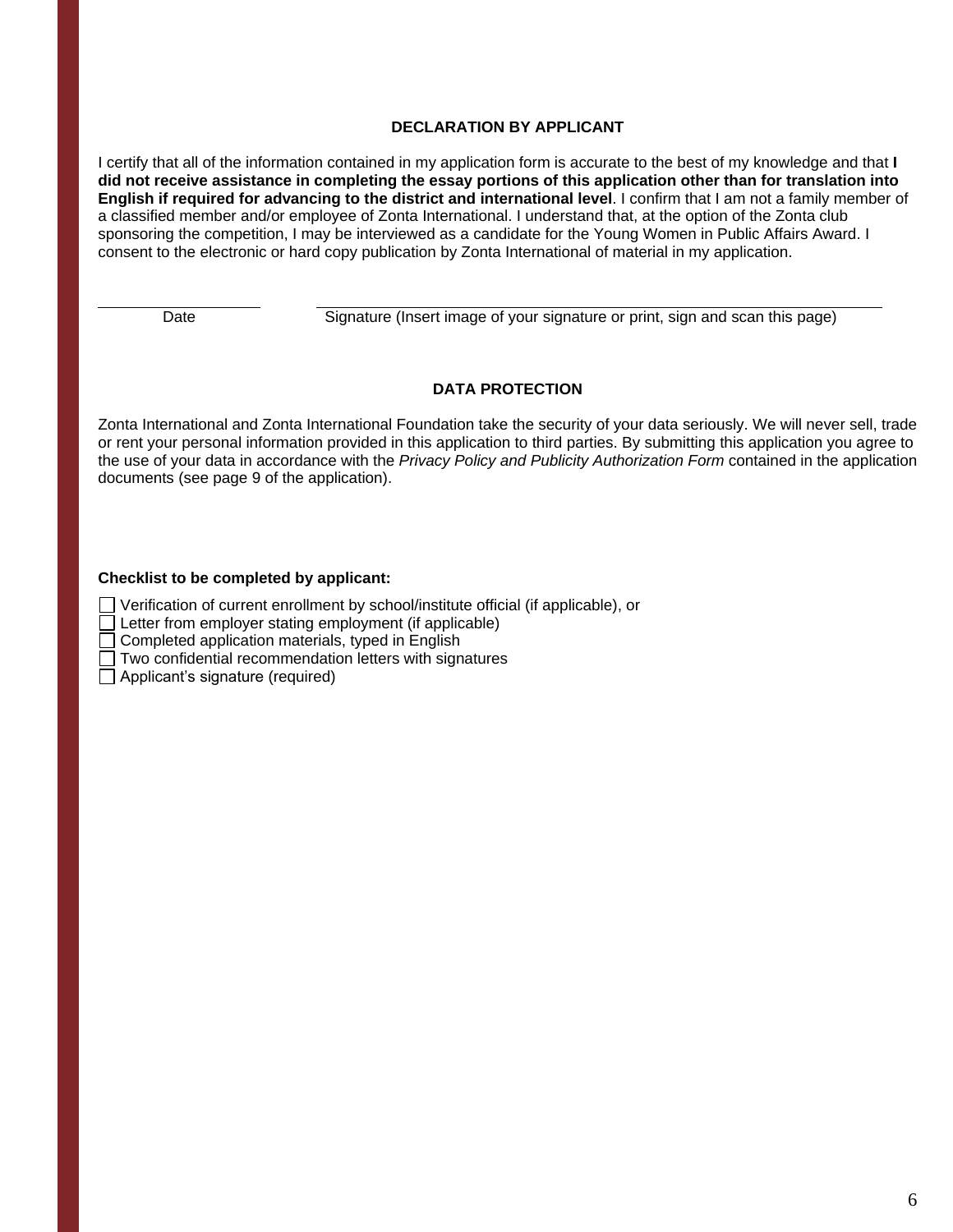### **Recommendation for Young Women in Public Affairs Award**

| Please return this form by:     |                     |                |        |
|---------------------------------|---------------------|----------------|--------|
| To Zonta club of:               |                     |                |        |
| c/o                             |                     |                |        |
| Address:                        |                     |                |        |
| Postal code/City/State/Country: |                     |                |        |
| Fax:                            |                     |                |        |
| Email:                          |                     |                |        |
|                                 |                     |                |        |
| Applicant:                      |                     |                |        |
|                                 | Last (Family) Name  | First          | Middle |
| Recommendation from:            |                     |                |        |
|                                 | Name (please print) | Position/Title |        |

#### **Recommendation for Applicant for Zonta International Young Women in Public Affairs Award**

The applicant above has applied for a Zonta International Young Women in Public Affairs Award. Please discuss the applicant's accomplishments, motivation, potential for public service and awareness of women's and community issues. Note that you may instead write your recommendation letter on letterhead of your choice, sign and submit with this form. **This recommendation form must be signed and submitted directly to the address above.**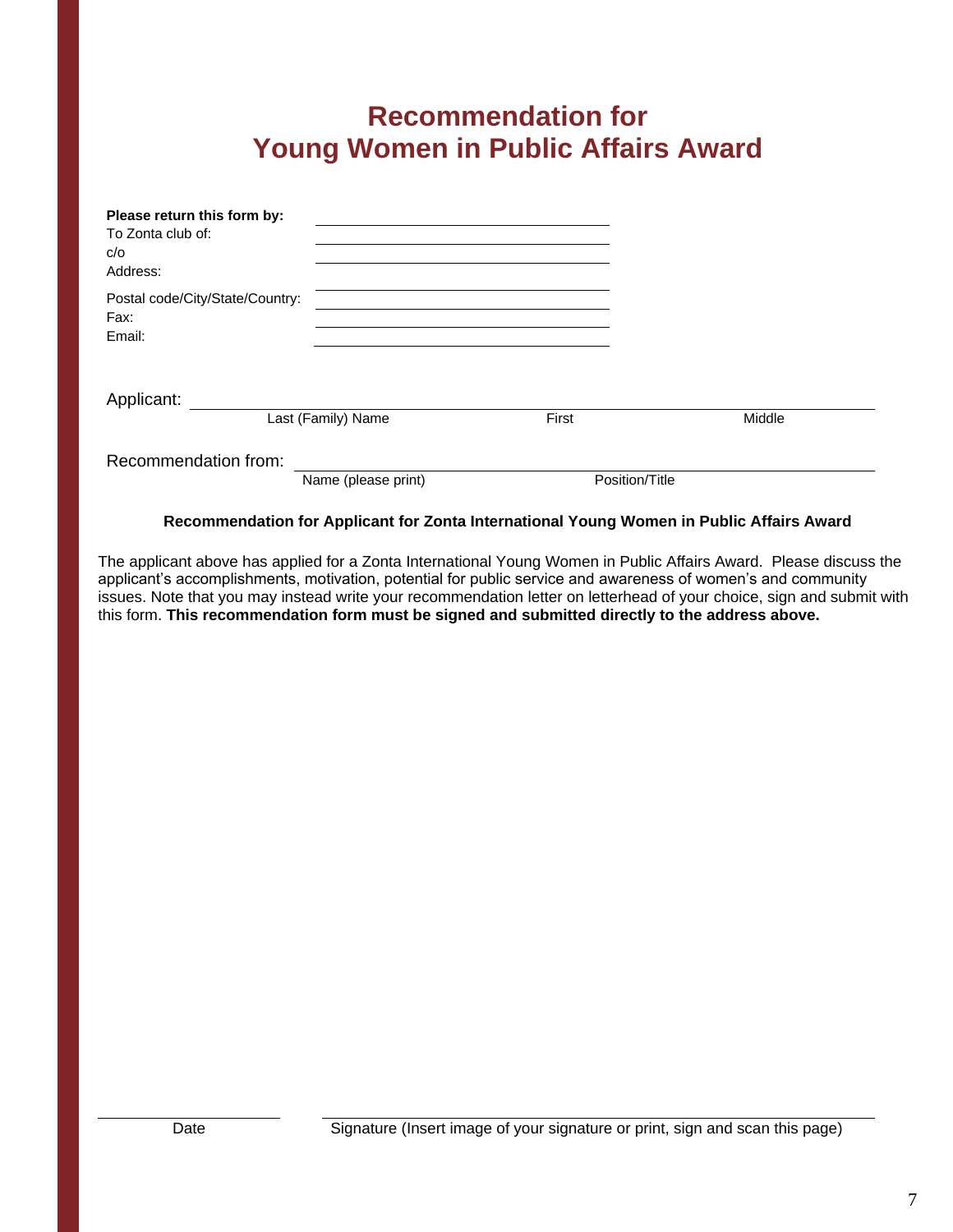### **Recommendation for Young Women in Public Affairs Award**

| Please return this form by:<br>To Zonta club of:<br>c/o<br>Address: |                     |                |        |
|---------------------------------------------------------------------|---------------------|----------------|--------|
| Postal code/City/State/Country:<br>Fax:<br>Email:                   |                     |                |        |
| Applicant:                                                          | Last (Family) Name  | First          | Middle |
| Recommendation from:                                                | Name (please print) | Position/Title |        |

#### **Recommendation for Applicant for Zonta International Young Women in Public Affairs Award**

The applicant above has applied for a Zonta International Young Women in Public Affairs Award. Please discuss the applicant's accomplishments, motivation, potential for public service and awareness of women's and community issues. Note that you may instead write your recommendation letter on letterhead of your choice, sign and submit with this form. **This recommendation form must be signed and submitted directly to the address above.**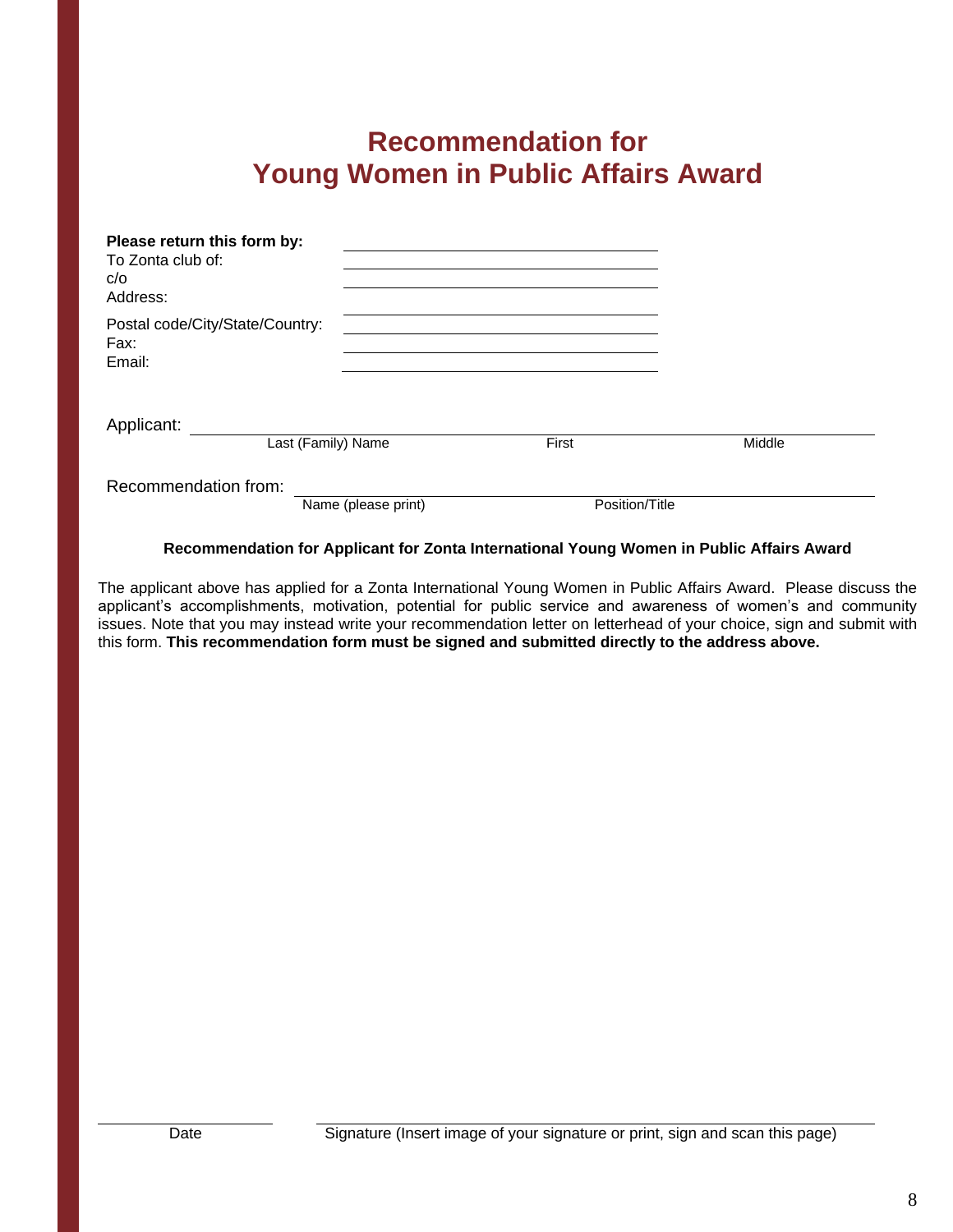# **Verification of Current Enrollment Young Women in Public Affairs Award**

| Please return this form by:<br>To Zonta club of:<br>C/O<br>Address:<br>Postal code/City/State/Country:<br>Fax:<br>Email: | <u> 1989 - Johann Barn, amerikansk politiker (d. 1989)</u> |                                                |
|--------------------------------------------------------------------------------------------------------------------------|------------------------------------------------------------|------------------------------------------------|
|                                                                                                                          |                                                            |                                                |
| I certify that                                                                                                           | (name)                                                     | is currently enrolled in                       |
| (grade level)                                                                                                            | at                                                         | (name of school/institute currently attending) |
|                                                                                                                          | (address of school/institute currently attending)          |                                                |
| Date                                                                                                                     | Signature of School/Institute Official                     |                                                |
|                                                                                                                          | (Official School/Institute Stamp)                          |                                                |